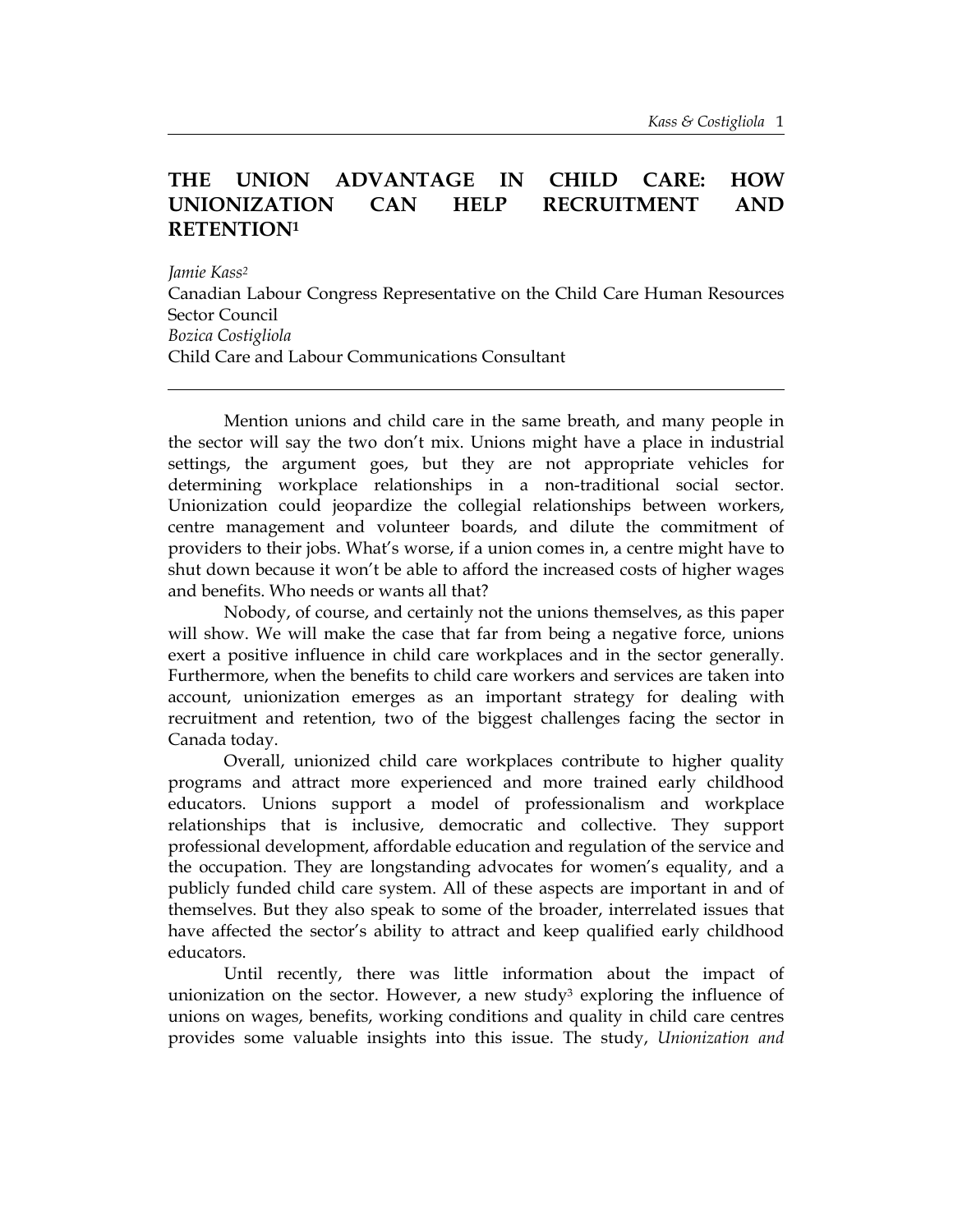*Quality in Early Childhood Settings*, used raw data collected from two of the three *You Bet I Care! (YBIC![\)4](#page-11-3)* studies to do a statistical comparison between unionized and non-unionized child care centres. Much of the information used in this paper draws on the findings of this study, whose principal researcher was Dr. Gillian Doherty, one of the authors of the *YBIC!* series.

#### **WORKFORCE AND QUALITY ISSUES**

Most child care workers want a job with decent pay, benefits that provide some long-term security and good daily working conditions. They also want to provide a quality service and, very importantly, desire respect for their work.

Unionized centres provide a way for the child care workforce to achieve these goals and have delivered concretely on many of them. The *Unionization and Quality* study shows unionized centres pay substantially higher wages than nonunionized ones (8.3% higher for child care teachers). Unionized centres are more likely to provide benefits that have a positive impact on the daily working lives of child care providers, such as paid preparation time, compensation for meetings held after hours and a staff room. A higher proportion of unionized centres provide staff with benefits such as disability insurance, extended health care, life insurance, employee top-up of Employment Insurance maternity leave benefits and pensions. These benefits can make a big difference in a child care provider's life.

Pensions, for example, affect the longer-term financial outlook of workers. As the child care workforce ages, its members become more concerned about their financial security upon retirement. Recently, unions have made some important achievements to increase the accessibility and coverage of pensions for child care workers.

For example, the Canadian Union of Public Employees (CUPE), which represents about 5,000 child care workers across Canada, is developing a multisector pension plan specifically intended for negotiation by small workplaces such as child care centres.

But the most significant success has come in Québec. The Confédération des syndicates nationaux, the major union representing child care workers in Québec, and the Centrale des syndicats du Québec recently negotiated a pension plan for all centre-based employees with the provincial government and employer groups. This is a meaningful breakthrough that affects more than 20,000 child care workers in the province. Pension coverage will undoubtedly make it easier for these workers to view their occupation as a long-term career. The resulting increased rates of retention of qualified staff flowing from this bargaining victory will in turn contribute to higher levels of quality child care services.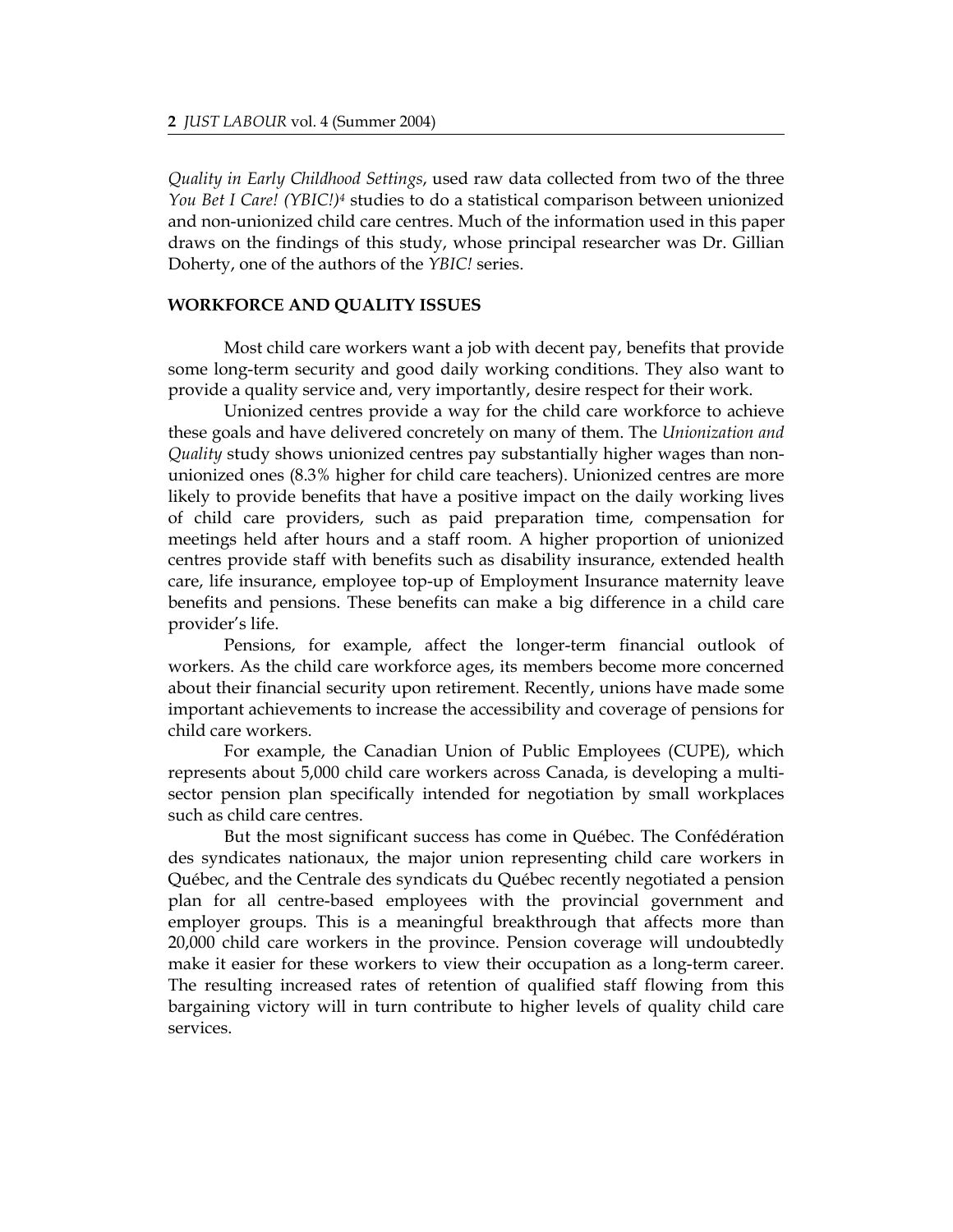Given the financial and qualitative improvements that unions bring to child care workers, it's not surprising that the *Unionization and Quality* study also found that unionized centres had an easier time finding and keeping good staff:

- Turnover rates for early childhood educators (ECEs) were lower in unionized centres.
- More unionized providers said they expected to still be working in their centre in a year and to still be working in the child care field in three years.
- Centre directors reported an easier time recruiting and retaining staff.

# **THE QUALITY CONNECTIONS**

The study also showed a direct link between unionization and quality child care. It found that unionized centres act in ways and have characteristics that support high quality programs, including more trained staff and slightly better child:staff ratios (most often negotiated by the union into the collective agreement). Unionized centres also have higher ratings on actual overall program quality compared to their non-union counterparts. The study concludes that "unionization is beneficial not only for the child care workforce but also for the children in unionized centres, their parents and for the whole society. (p. ii)"

What is not as apparent as the quantitative results from the statistical study is the reason unionized centres have been able to make these workplace and quality improvements. This is particularly true for those outside of Québec, where no coherent government family policy exists. After all, unionized centres have similar funding bases as their non-unionized counterparts.

There are several reasons for the unionized centres' ability to make progress. First, more attention is paid to workforce issues in a unionized setting simply because unions exist to help workers collectively improve their lives. Second, unions have been front and centre in the push for badly needed government funding to child care, and, together with other child care advocates, have achieved some successes. Third, unions representing public sector workers believe part of their mandate is to preserve and improve services. Political and legislative activism is a way to target and reach these goals. But unions also believe that a complementary and fundamental approach to improving services is to ensure that the workforce is treated fairly and well supported, and thereby able to do a good job.

Thus the unionized environment leads child care workers to look at their occupation and workplace from both the perspective of the provider and the best interests of the child. Unionized providers will analyze issues such as workload, health and safety and other necessary supports that help them function well in their jobs. (A concrete illustration of this might be change tables. A unionized centre would try to ensure that these tables are safe for infants and toddlers, and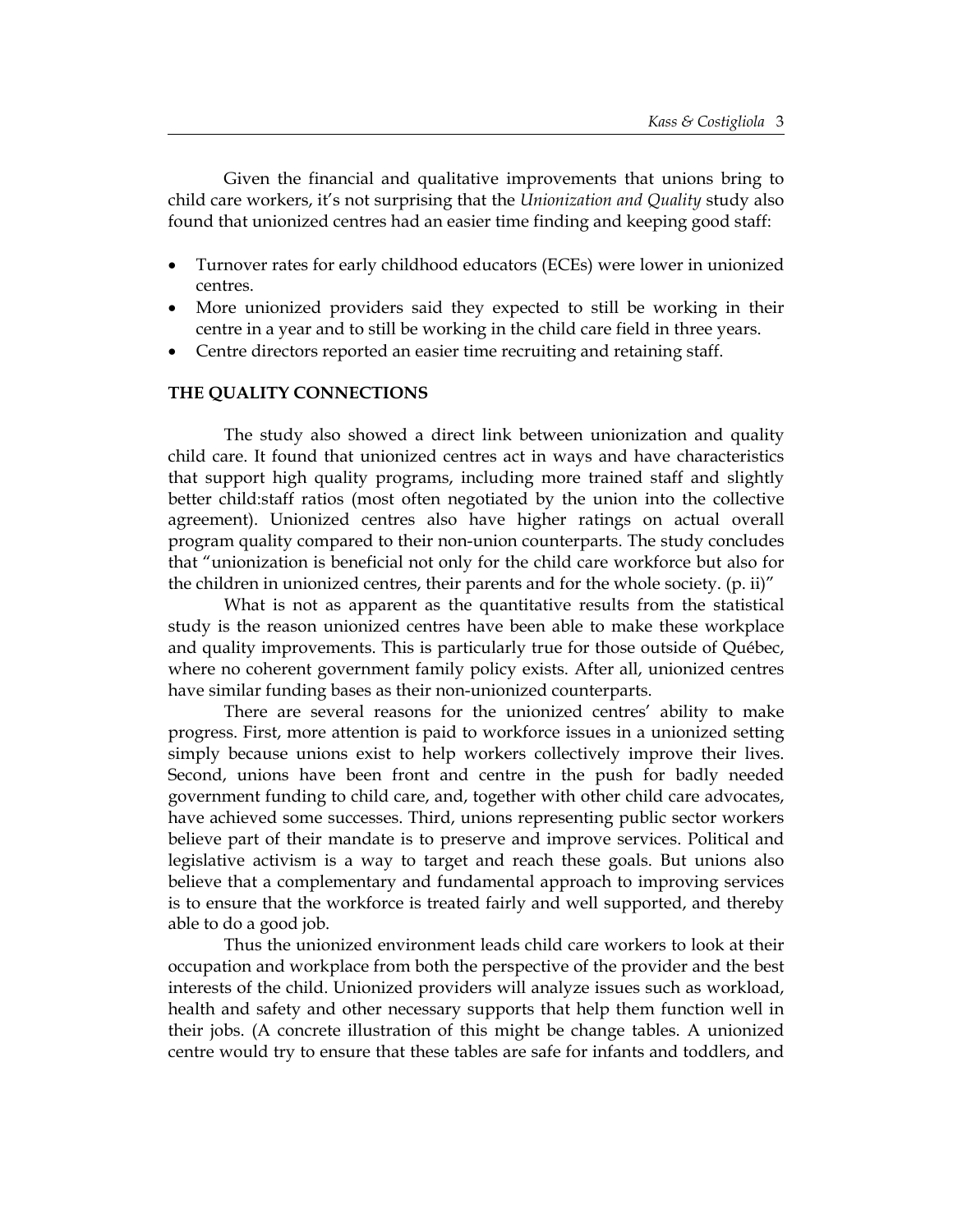find ways, such as adjusting the height, to minimize the health risks to providers who are repeatedly lifting children.) The collective agreement and the collective bargaining process provide the means and opportunity to devise solutions to improve working conditions that are also directly related to better service provision. A child care provider with a manageable workload and health and safety protection is working in an environment that supports her to do a good job.

#### **A WAY TO GAIN POWER**

Individual child care providers generally cannot affect their working lives to such an extent, and many may feel they lack the ability to make changes. Unionization provides child care workers with a vehicle to have a voice and some power to influence what happens at work. Without unions, there is no way to ensure that child care providers are able to bring forward issues such as wages and working conditions, and resolve them with employers.

Unionized status gives providers the right to demand to be heard and recognized. This holds true both in the workplace and in the union, which is accountable to its members and has an obligation to represent their interests. Unionization, then, is a way for child care providers to gain some control over their working lives and not feel like the victims of others' actions or lack of action. This sense of empowerment is an important aspect of being able to carry out strategies to improve the economic status and general recognition of child care workers. It's especially helpful in a female-dominated sector, where the work is also not highly valued by society.

#### **PROFESSIONALISM**

Professionalism has often been used as a counterpoint to unionization in the child care sector. Unions have at times felt marginalized from discussions around professionalism because of a prevailing view that labour opposes it. In fact, unions believe professionalism has a role to play in supporting and recognizing skilled workers who are doing the important work of providing high quality care to children, and in maintaining high standards of service provision. For labour, unionization and collective bargaining are central to achieving the characteristics of professionalism for all who work in the sector. Collective agreements, which stipulate work provisions and benefits, help workers to do their jobs well and recognize the value of every worker's contribution. In this way, unionization fosters and supports professionalism.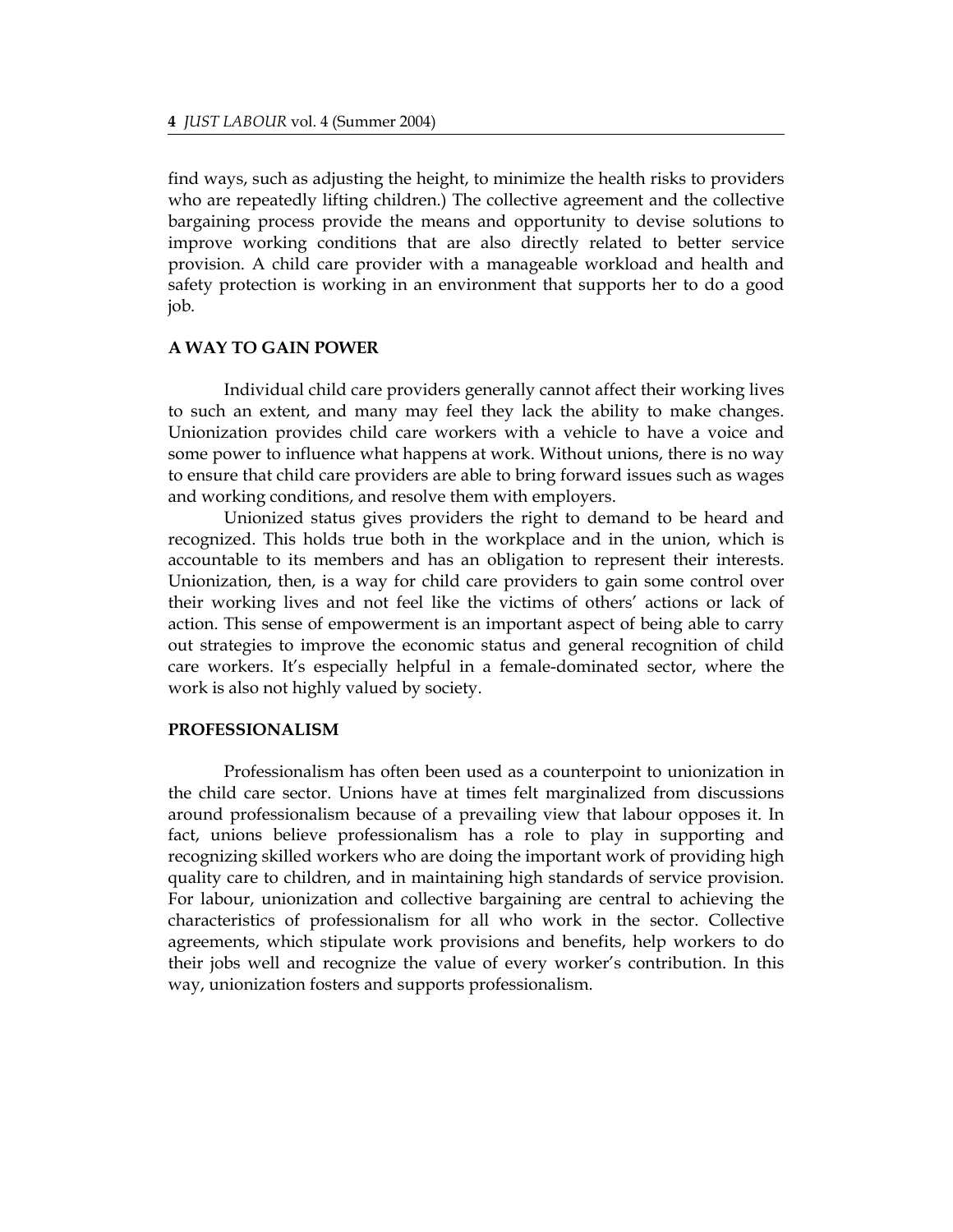#### **PROFESSIONALISM AND REGULATION**

Labour has consistently advocated for overall regulation of the child care sector. Regulation of the sector covers a broad range of issues, including standards, staff-to-child ratios, requirements of the physical workplace, funding and minimum qualifications of staff. Child care is probably the only social/quasi-public service that is not substantially regulated, and unions would argue that this is one reason the service and those who provide it are not valued. For labour, regulation of the service is the top priority. Legislated regulation of the profession would flow from this, but would not necessarily come first. This is because a majority of the workforce is found in the unregulated, informal part of the sector and would therefore remain largely unaffected by professional standards if the service itself is not regulated. Moreover, it is extremely difficult to organize professional associations (and unions, for that matter) in a largely unregulated sector.

#### **PROFESSIONALISM AND BARGAINING**

A number of important factors are included in labour's definition of professionalism in the child care sector:

- Education/training to achieve credentials
- On-going staff development to remain current and able to provide high quality service
- Good pay for the high value of the work performed
- Working conditions that support child care providers to do their jobs well

The contribution of labour to these issues through collective bargaining another form of regulation—has been very concrete. For example, it is no accident, as the *Unionization and Quality* study shows, that unionized providers overall have more access than their non-unionized counterparts to in-service training and off-site professional development; or that they are more likely to have collective agreement provisions for payment of registration fees, paid release time and replacements to enable them to attend professional development sessions. It is also no accident that they are more likely to receive paid breaks, paid preparation time and paid overtime.

Through the Child Care Human Resources Sector Council, labour now sits on the Canadian Child Care Federation's training committee, which is looking at issues such as occupational standards, distance education, accreditation, certification and Prior Learning Assessment Recogniton (PLAR). Unions believe that they have some valuable insights to contribute to discussions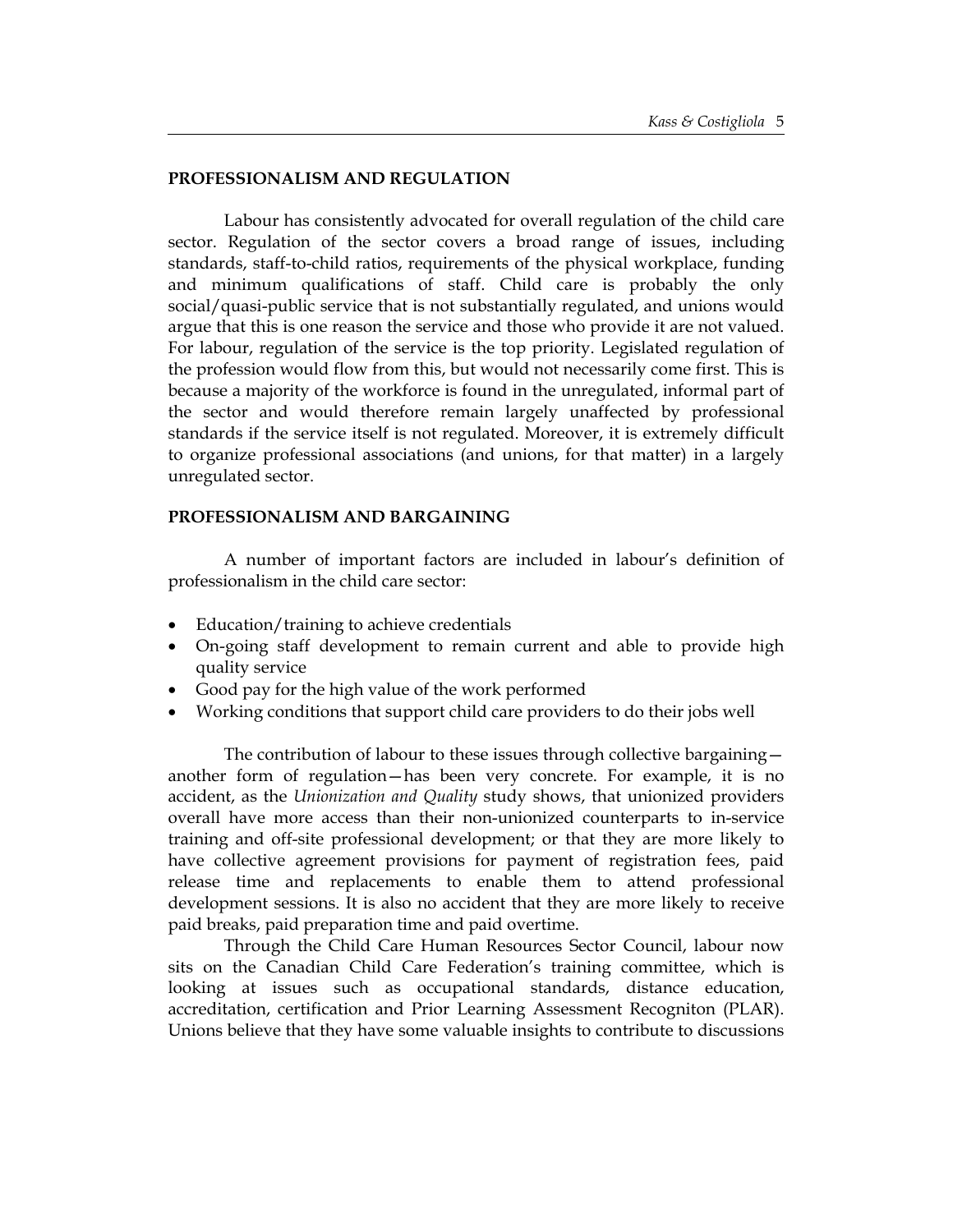around these issues because they have some experience with them and their members have a real stake in them.

#### **PROFESSIONALISM: AN ALTERNATIVE MODEL**

Unions would agree with others in the sector who maintain that child care as an occupation does not fit a traditional model of a profession—that an alternative model needs to be developed. In this alternative model, there should be no room for exclusivity, where one group is elevated above others. For example, support staff in child care (such as cooks and cleaners), who do not have training in early childhood education and care should also be valued for their contribution to quality service provision and receive appropriate training for their jobs. As well, non-credentialed workers in the sector who have acquired the skills and experience to do their jobs well should also be recognized, not just those with formal education credentials. In an inclusive professionalism model, there might well be a professional body representing early childhood educators alone, but the work of everyone in the sector would be acknowledged and appreciated. This approach fosters collegiality and reduces divisions among workers. It also promotes more democratic, inclusive decision-making about issues that affect the workers.

The ways that unions work speaks to a more progressive professionalism model. These include the collective bargaining process, where members decide together on the issues that need to be put forward, as well as efforts in-between bargaining to promote more collective approaches to solving problems.

An alternative professionalism model should also promote a more equal and personal relationship between child care teachers and parents, rather than a more impersonal one of "experts" relating with their clients. Parents have valuable insights and knowledge to offer in the care and development of a child, and their experience in this regard should be appreciated. In addition, a more progressive model should preserve the value of the caring aspect of child care, while still recognizing the key developmental and educational role child care providers play in children's lives.

It stands to reason that providers will be more likely to want to go to work and remain in a workplace that promotes collegiality and respect among staff, includes them in making the overall decisions that affect their lives, fosters good relationships with families and encourages the value of both the educational and caring components of the job.

# **TRAINING AND EDUCATION**

Unions favour minimum standards of education/training and ways for providers to have access to appropriate training. *Unionization and Quality* points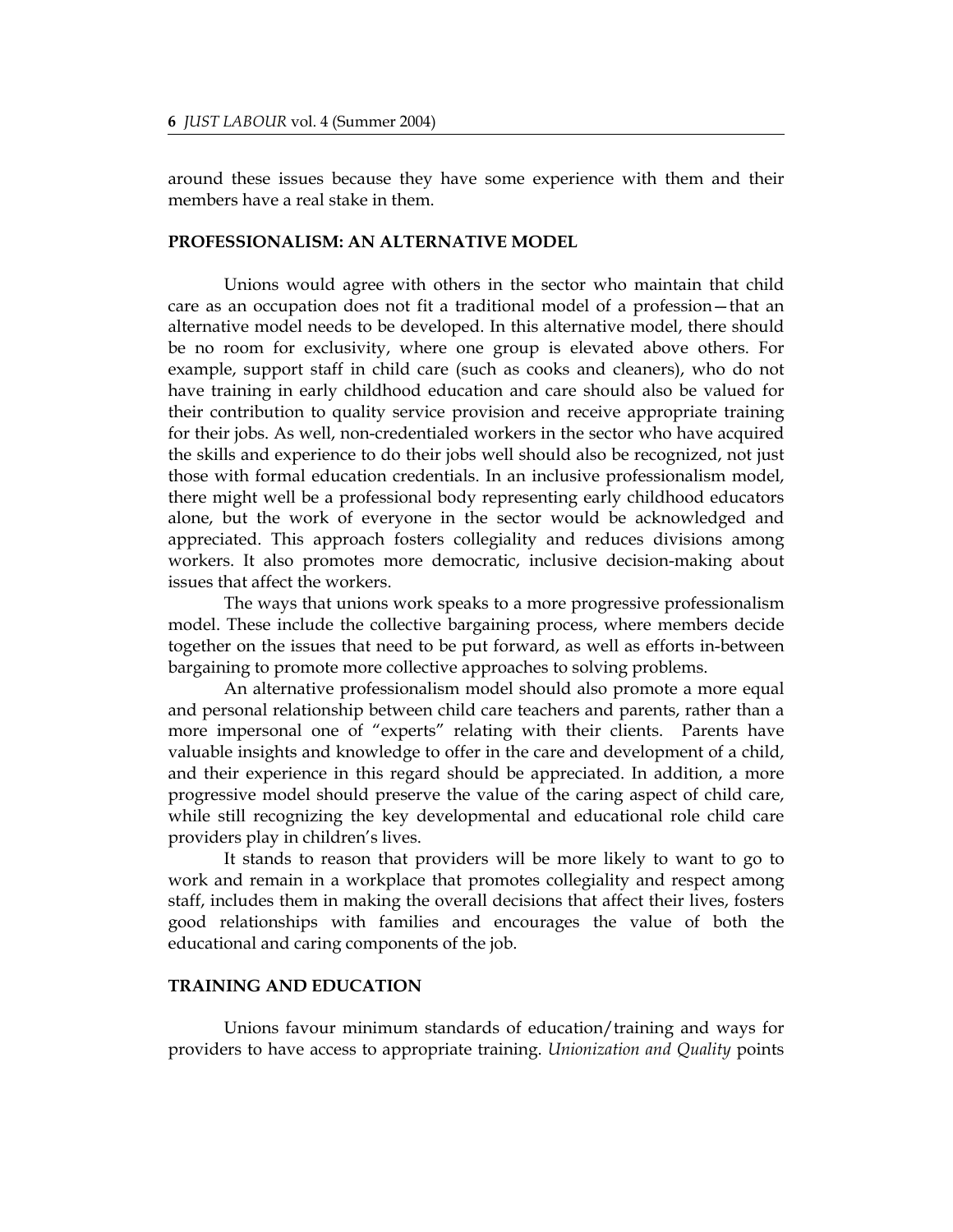out that unionized child care centres tend to demand and attract workers with more training and experience. They take on a higher proportion of staff with two years or more of ECCE and a lower proportion of untrained teaching staff. They also more often act as field training sites for ECCE students.

More broadly, unions have a strong record of championing affordable, high quality post-secondary training and education<sup>5</sup>. Affordable post-secondary education is critical to recruiting full- and part-time students to ECCE programs. Labour also fought for and supports Prior Learning Assessment and Recognition (PLAR), which is a way to acknowledge and value the experience early childhood educators have and allow them to complete their education in a shorter period of time.

#### **ADVOCATING FOR BETTER CHILD CARE**

Long-held conservative social attitudes about child care, and the resulting public policy and lack of secure funding that reflects these beliefs have had a detrimental effect on recruitment and retention of child care workers. In every instance, unions have been actively involved in trying to change these attitudes to improve the lives of unionized child care workers and bring about the goal of a universal child care system.

Labour believes all children have the right to quality child care. Child care is also considered a social and economic good which provides benefits to children, families, mothers (particularly, but not exclusively, those in the paid workforce and students), employers and society as a whole. Providing children with quality early childhood care and education and raising them to be good workers, citizens and neighbours is seen by labour as a shared social responsibility. It follows that parents should not have to bear the financial burden alone. Furthermore, child care workers (overwhelmingly women) should not be expected to subsidize the service through their low wages. This is discriminatory and a disincentive for people to enter into and stay in the occupation.

Unions see quality, affordable child care as an important family support for many of their members because it helps parents (especially mothers) enter into and stay in the workforce. Internally, unions have consistently taken steps to increase awareness of their members about the need to advocate for quality child care and a public system in Canada. Consequently, support is high among union members for accessible, high quality services that allow workers who are parents to be on the job with peace of mind.

Many unions have policies that state child care should be publicly funded, universally accessible, of high quality and regulated to ensure a way to monitor quality. These aren't just words on paper. Several unions have child care committees or other bodies that are responsible for moving child care issues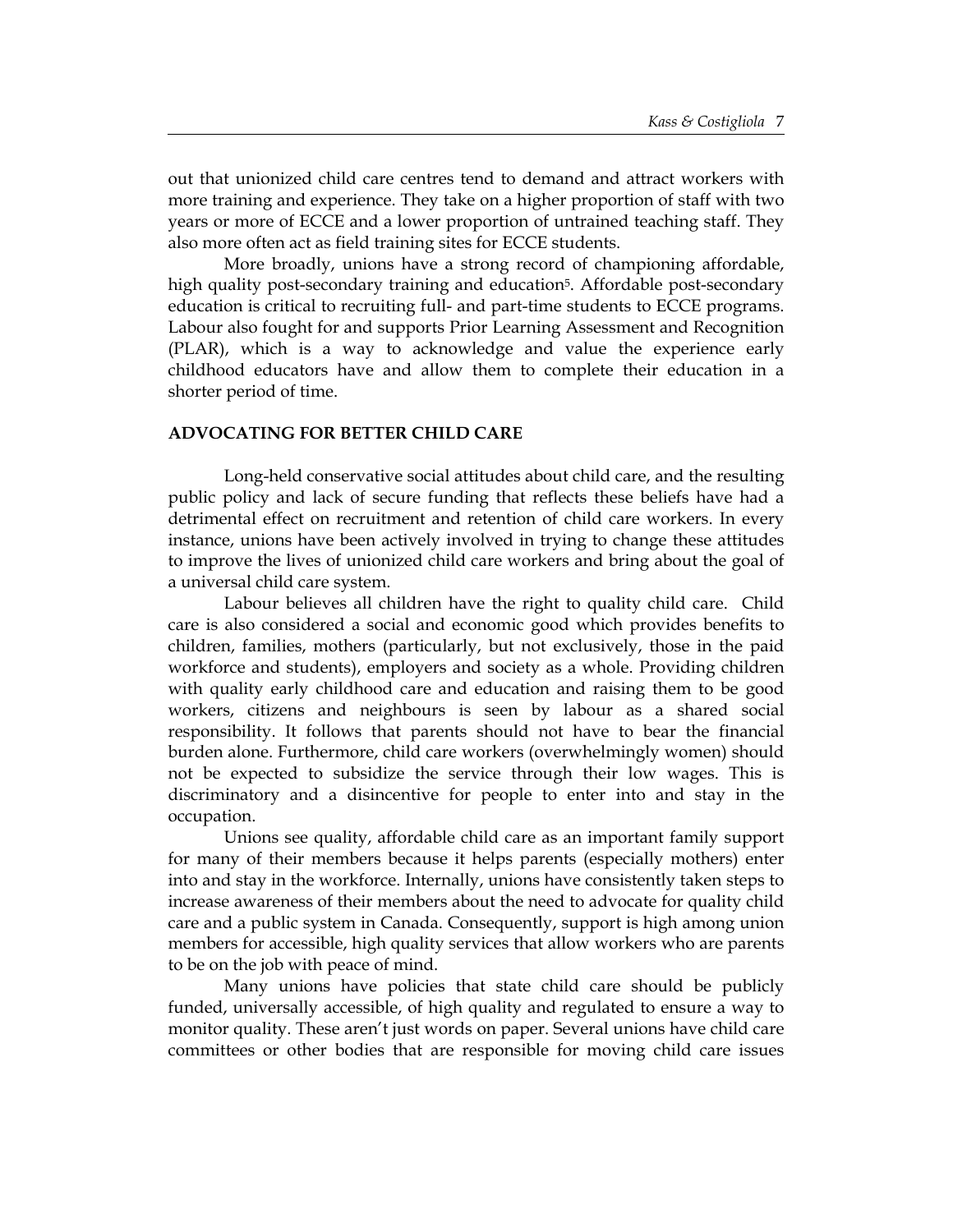forward internally and in the public arena. Labour also has representatives on the Council of Child Care Advocates of the Child Care Advocacy Association of Canada and on the Child Care Human Resources Sector Council. This means that labour's experiences around child care are becoming more integrated into key debates in the sector, and that unions are also reaping the benefits of working with and hearing about the views of other parts of the sector.

# **THE UNION RECORD**

Unions have a long record of involvement in child care advocacy activities, locally, regionally and nationally. Labour is keenly aware that core public funding is required to ensure high quality services, and decent wages and benefits for child care providers. Research has clearly established that caregivers are the most important factor in quality child care and that adequate compensation is needed to ensure a stable, skilled workforce.

Current funding arrangements that rely heavily on parent fees to fund the system pit the need for better wages and benefits against parents' ability to afford or access services. It is for these reasons that unions have embarked upon joint campaigns with parents to lobby governments for budget increases and wages grants that address the need for increased wages and benefits while protecting parent fees.

Several coalition campaigns with significant labour involvement have been aimed at persuading the federal government to make child care a funding and policy priority.

Provincial campaigns have run the gamut from active opposition to child care cuts in Ontario and British Columbia, to pushing for operating grants in Manitoba and creating a model for other provinces and territories to follow in Québec[6.](#page-11-5)

In 2001, for example, the Ontario Coalition for Better Child Care and CUPE launched the Stepping Up for Child Care campaign, which brought together parents, child care workers, and child care and social service activists in a public education campaign. The campaign raised awareness about the negative effects of the provincial government's funding cuts on child care and the government's refusal to put any federal early childhood development dollars into the sector. In Québec, the unions were instrumental in bringing about a government family policy of \$5-a-day child care, and increases in public funding for the sector that far surpass those in any other province or territory.

In 1999, the Québec unions won average raises of 35.1% over four years for all centre-based child care staff in the province through centralized bargaining, plus a commitment to negotiate a pension plan and to do a pay equity evaluation. The same year in British Columbia, unionized child care staff succeeded in getting increases and improved benefits (since rolled back by the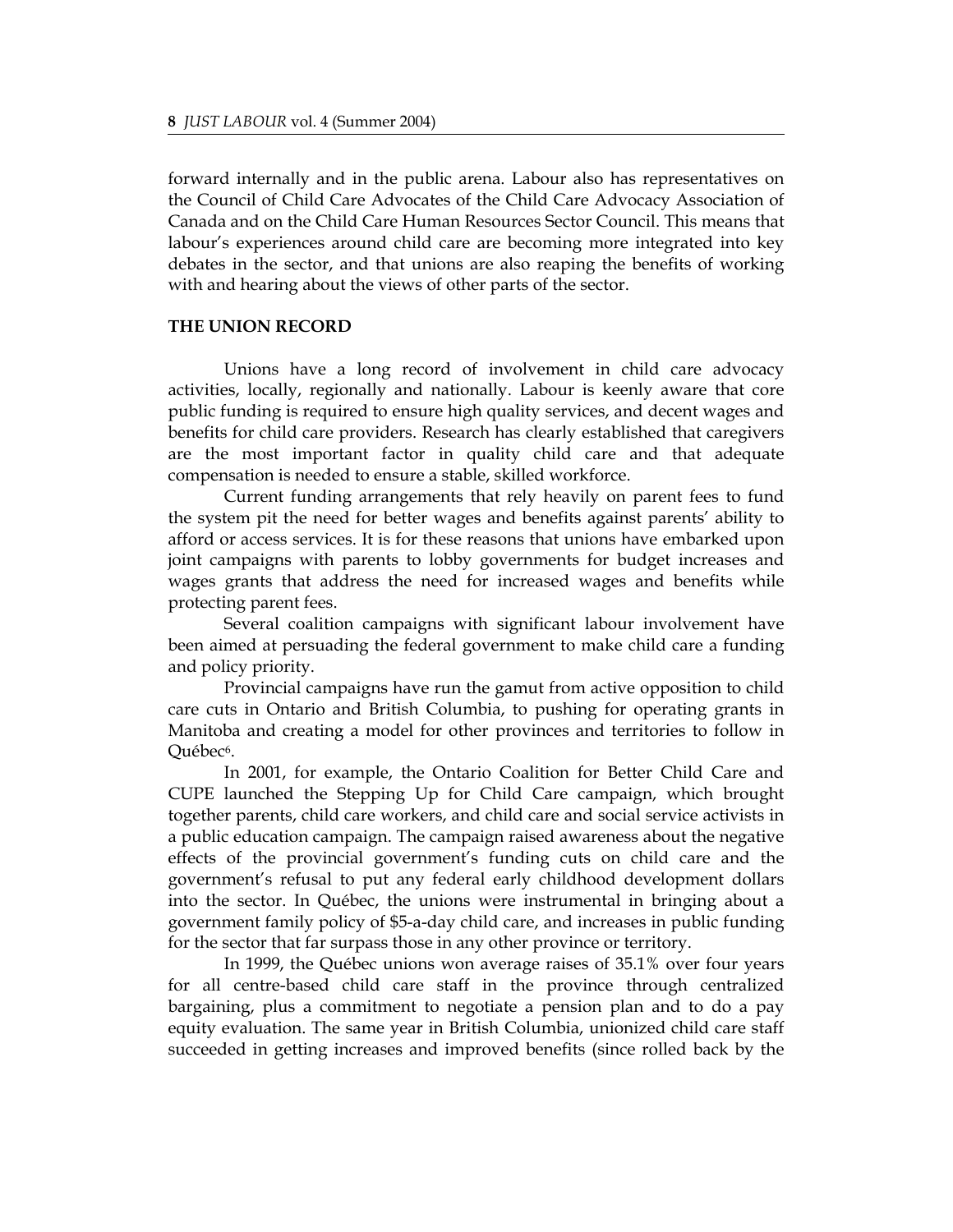Campbell government), as part of a larger campaign by unionized community social service workers. The two major unions representing child care staff in Manitoba and the Manitoba Child Care Association spearheaded a worthy wages campaign which secured increased funding for wages from the newly elected NDP government in 2001. In Saskatchewan, public sector unions joined with other community-based organizations and advocates to campaign for job equity and wage increases in community social services, including child care.

Unions have also been active on the legislative front, and recently achieved a huge pay equity victory in Ontario that will affect 100,000 female public sector workers, including child care workers. The out-of-court settlement stems from a Charter challenge against the provincial government by five unions: CUPE, the Ontario Nurses' Association, the Ontario Public Service Employees Union, the Service Employees International Union and the United Steelworkers' of America. The unions had accused the government of perpetuating gender discrimination by refusing to fund pay equity adjustments beyond December 1998. The government has now agreed to fund up to \$414 million in adjustments over three years. Without the unions backing this challenge, it is highly doubtful that there would have been such a positive outcome.

#### **ANTI-UNION MYTHS DIE HARD**

Despite all the evidence to the contrary, many people in the sector still view unions with skepticism. We began this paper by noting the fears about what unionization in child care might do to the real or imagined collegial workplace dynamic on which the sector prides itself. Many people also feel unionization would weaken a provider's commitment to her job.

So let us debunk these myths. Findings from the *Unionization and Quality* study show that unionized child care workers are just as committed to their work as their non-union counterparts. Even though a greater proportion of unionized centres provide paid preparation time, unionized teaching staff still donate about half a day per week to their centre (unpaid overtime). The study also notes that unionized staff have high levels of pride in their centre and high levels of satisfaction with their relationship with other teaching staff. Most tellingly, the study also finds very little difference between directors in unionized centres and non-unionized centres with respect to their feeling that they and their staff work well together as a team.

And what about unions forcing centres to close? While we have no statistics on this issue, we do know that the danger of closure has been used by certain for-profit operators as a means to thwart organizing efforts. If a union does succeed in becoming certified, negotiations for a first contract can be protracted and difficult, particularly if an owner, board of directors or operator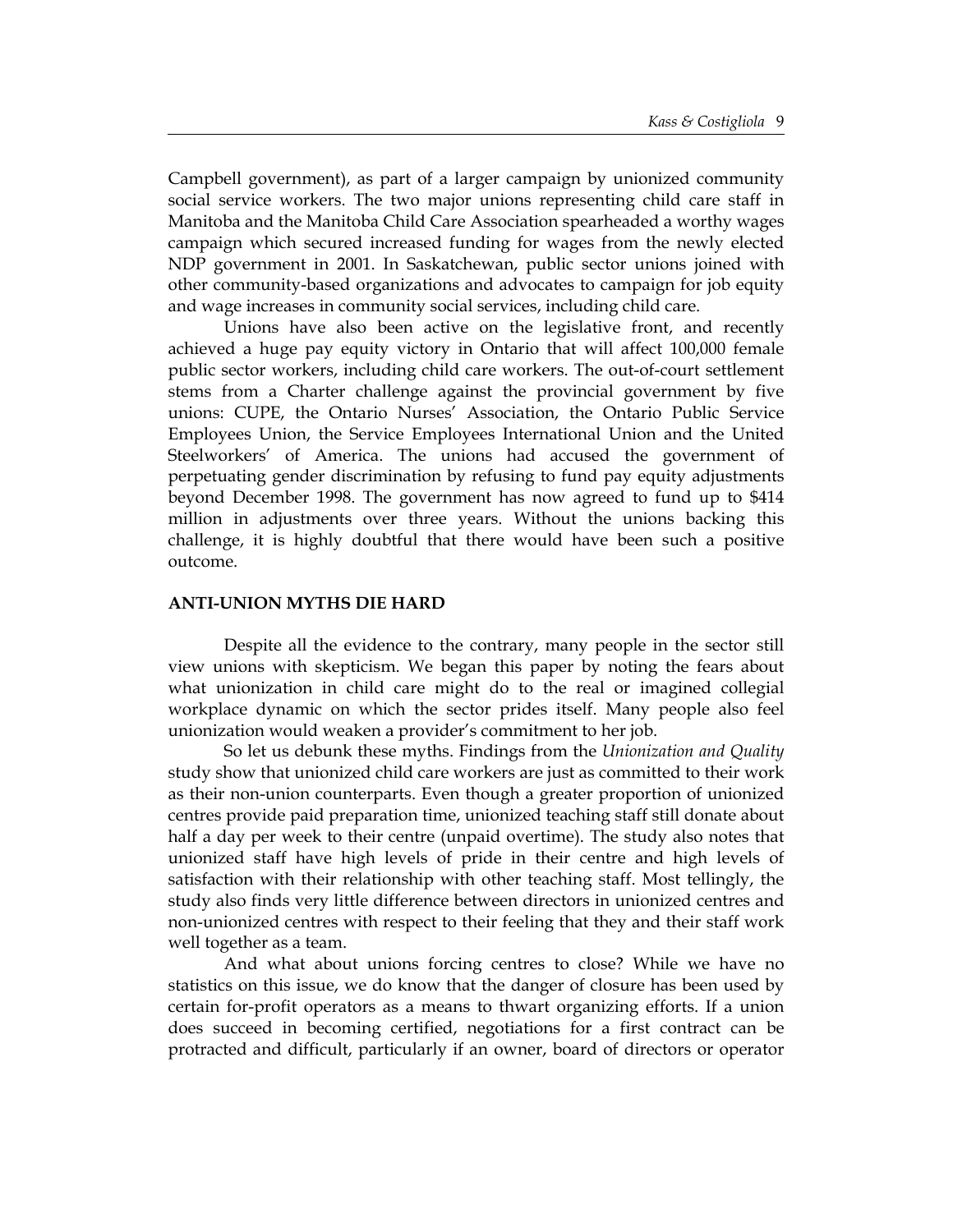wants to try to break the union. However, in centres where management has worked with the union to improve the wages, benefits and working conditions of staff, the results have been very positive for everyone, and the working relationship has become stronger. Indeed, it seems far more likely that a center would close because it lacks a stable funding base rather than because of the unionization of its staff.

# **UNION CHALLENGES**

Nonetheless, while unions are a good fit for child care, they still have a lot of work to do to fulfill their potential for making meaningful inroads for workers in the sector. Here are some of the challenges unions need to take up:

## **BETTER AND MORE CONCERTED ORGANIZING STRATEGIES**

Only a small minority of child care workers belong to unions and they are almost exclusively in the regulated sector, which in itself represents a minority in child care.[7](#page-11-6) In spite of their low wages and poor working conditions, child care workers do not automatically look to unionization as a way to deal with their workplace problems. Unions need to make organizing child care workers a priority and develop strategies to convey the union advantage to those working in the sector. Labour must also consider organizing and representation approaches that are more sensitive to the needs and characteristics of the sector, for example, feminist approaches that are responsive to the overwhelmingly female composition of this workforce. Moreover, unions need to look at organizational or structural ways to deal with the issue of representing small bargaining units. Some unions don't put a high priority on organizing in the child care sector because of the time and resources involved in organizing small workplaces.

One example of a union that has made organizing in the sector a priority is the Manitoba Government and General Employees' Union (MGEU), a component of the National Union of Public and General Employees. The MGEU has developed a long-term, comprehensive organizing strategy for child care using an organizer who comes from and knows the sector. An important feature of the union's strategy is to work with centre boards of directors to get the government (which controls the funding) to agree to be party to a common provincial bargaining table.

Another key concern is organizing family child care providers, who are generally excluded from labour laws because they are considered independent contractors or self-employed. These providers desperately need better compensation and benefits, as well as ongoing support and training to develop their skills and lessen their isolation. In this regard, Canadian unions can look to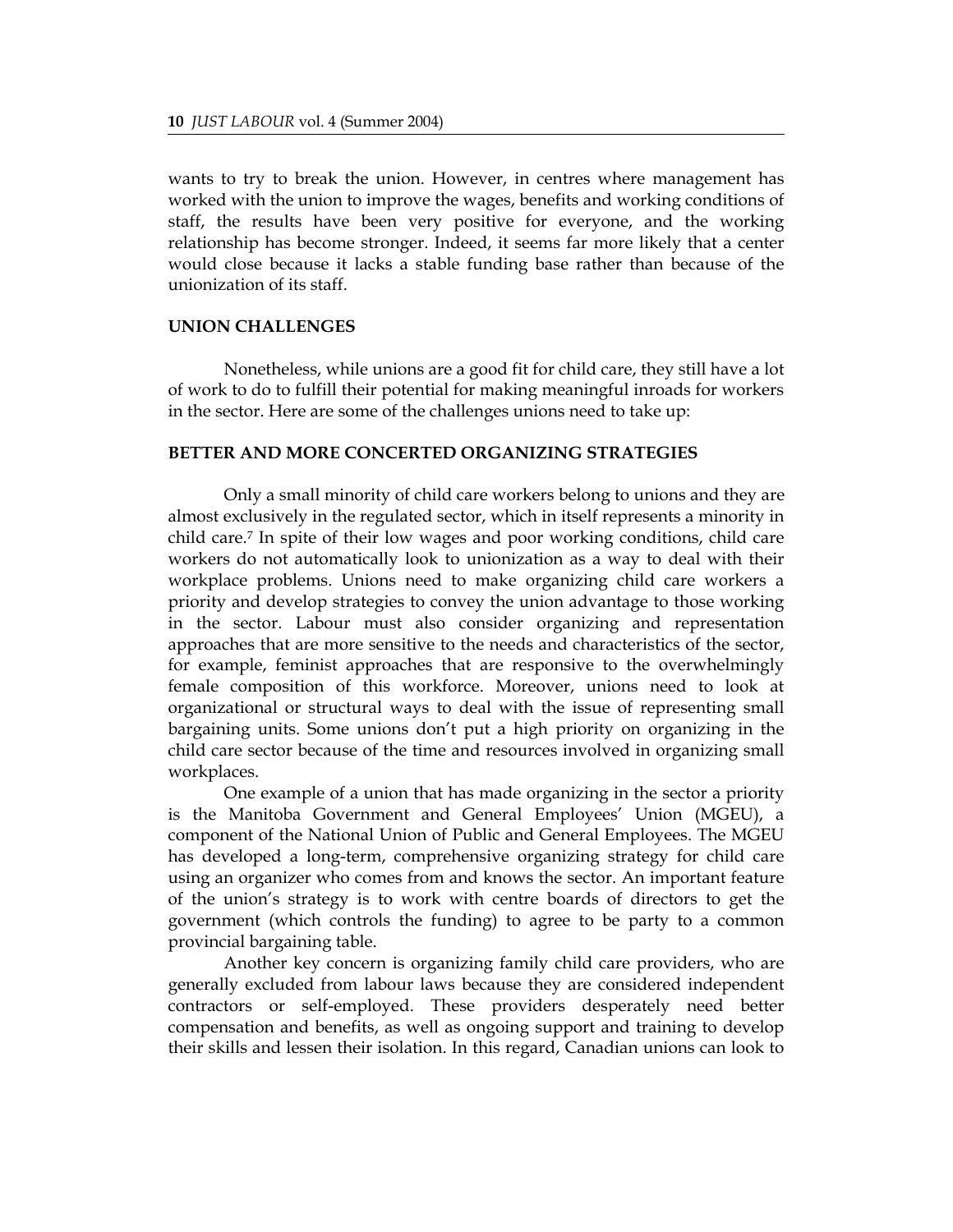alternative models in Europe and closer to home in Québec, where a landmark Labour Tribunal decision has given family child care providers the legal right to organize and bargain collectively. However, it should be noted that the Québec government has introduced legislation to prevent this from happening.

# **MOVING FORWARD IN BARGAINING**

Despite a number of bargaining inroads, the fact remains that making significant wage and benefit improvements for child care workers is very difficult. This is mainly due to the funding restrictions under which centres operate, and unions will no doubt continue their efforts to change this situation. But there are also organizational issues at play. The majority of child care centres are unconnected to one another and work in isolation, making collective bargaining more difficult for employers and unions alike. Unions need to consider pursuing models of coordinated bargaining (such as employer councils or coordinated groupings of child care employers), that make the bargaining process more workable and breakthroughs more realistic.

#### **ADVOCATING FOR INCREASED RECOGNITION**

While unions have done a great deal of advocacy work around child care policy and funding, they could do more on the issue of recognition. Unions see recognition of child care workers as directly related to the low wages and benefits in the sector, as well as to society's lack of respect for what has traditionally been considered "women's work." But training and education requirements, and professionalism also have an impact on recognition, and labour needs to consider whether it should make a concerted effort to become more involved in these areas.

#### **IN THIS TOGETHER**

This richly diverse social sector called child care has a good chance to make real progress by pulling together to work in a collective manner. Already, there are many positive signs. In recent years, unions representing child care staff and other parts of the sector have increasingly shared experiences, learned from each other, and joined forces to further the goal of a comprehensive public child care system in Canada that provides fair remuneration and recognition for its workers.

Unionization was identified by *Our Child Care Workforce: From Recognition to Remuneration*[,8](#page-11-7) as one of three key strategies to improve the wages and working conditions of child care providers and thereby increase recognition. (The others were advocacy and professionalism.) The *Unionization and Quality*